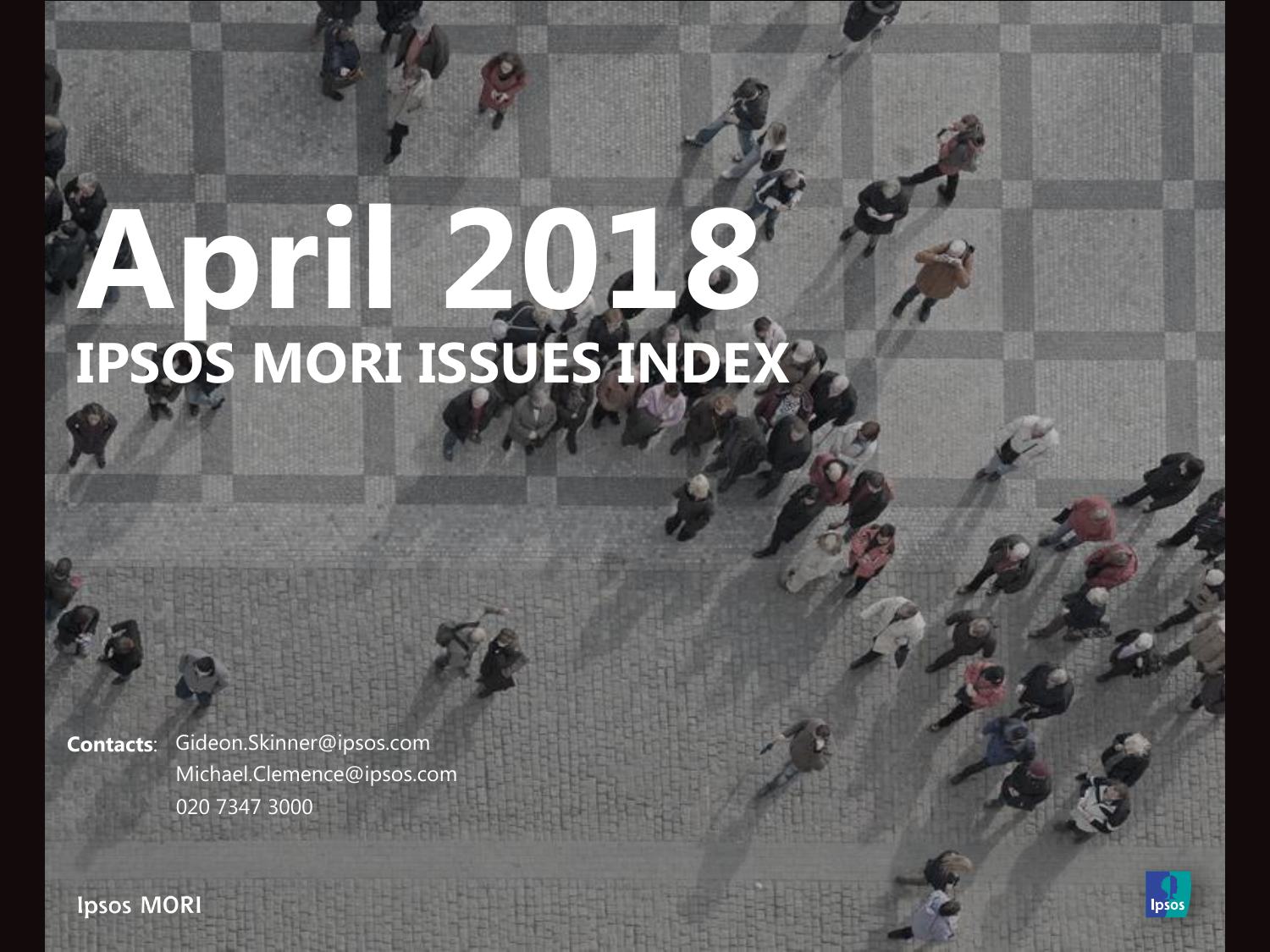## **Issues Facing Britain – April**

**What do you see as the most/other important issues facing Britain today?**



Base: 1,001 British adults 18+, 6 – 24 April 2018

Source: Ipsos MORI Issues Index

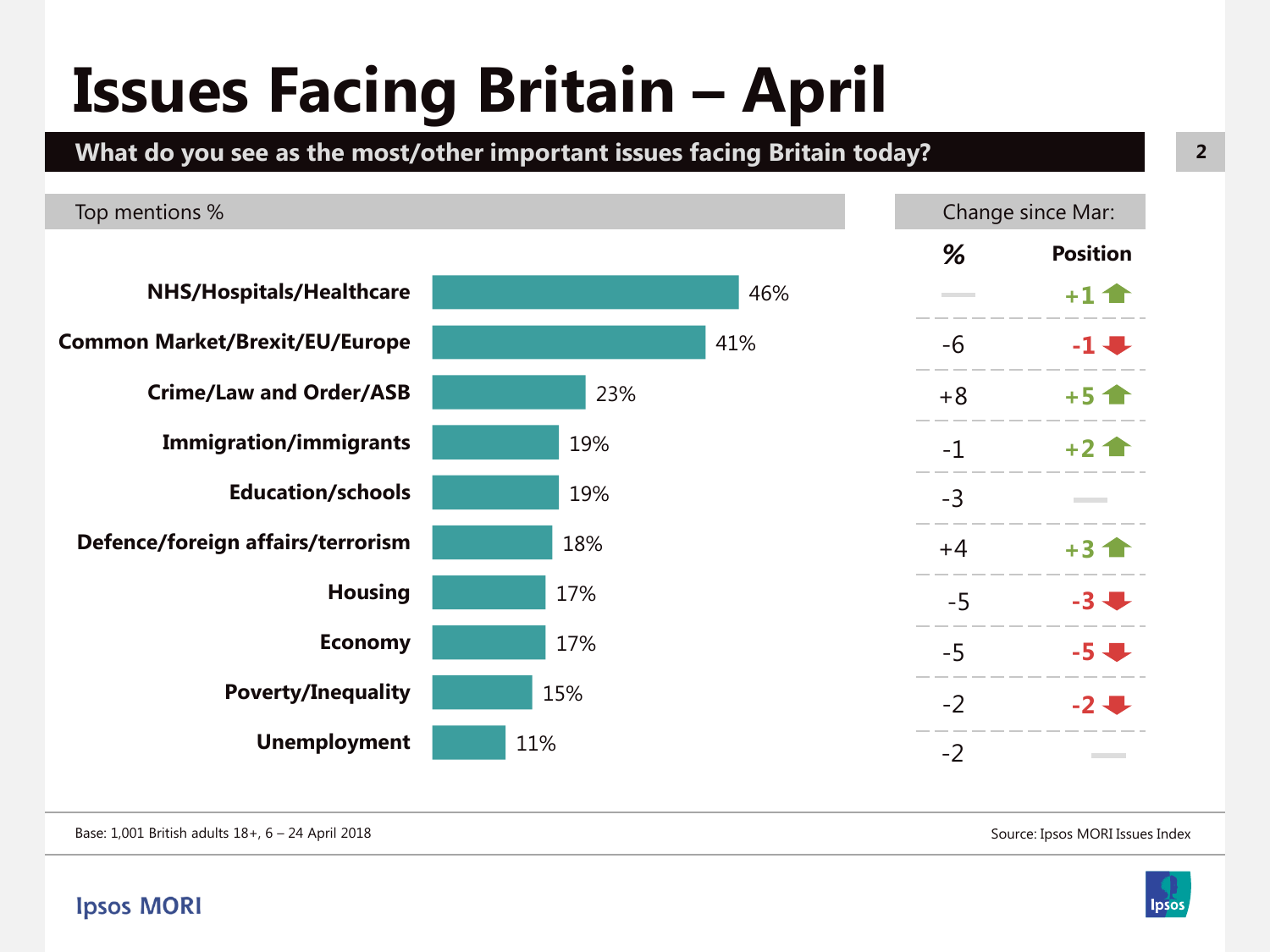## **Issues Facing Britain - April**

**What do you see as the most/other important issues facing Britain today?**

Top mentions %



IMPORTANT ISSUES

MOST IMPORTANT

Base: 1,001 British adults 18+, 6 – 24 April 2018

**Ipsos MORI** 



Source: Ipsos MORI Issues Index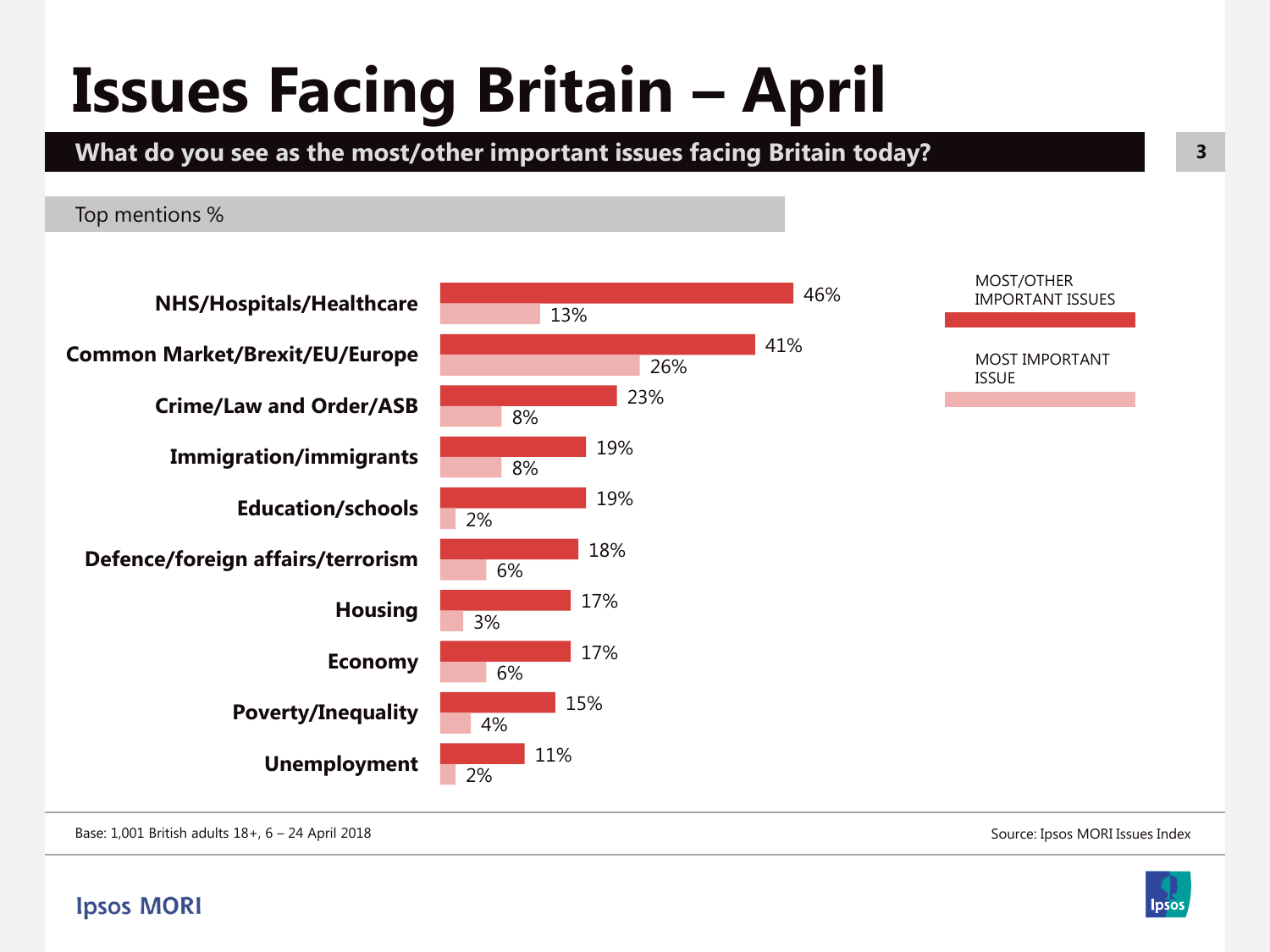### *Issues Facing Britain:*  **Long Term Trends**

**What do you see as the most/other important issues facing Britain today?**



Base: representative sample of c.1,000 British adults age 18+ each month, interviewed face-to-face in home

Source: Ipsos MORI Issues Index

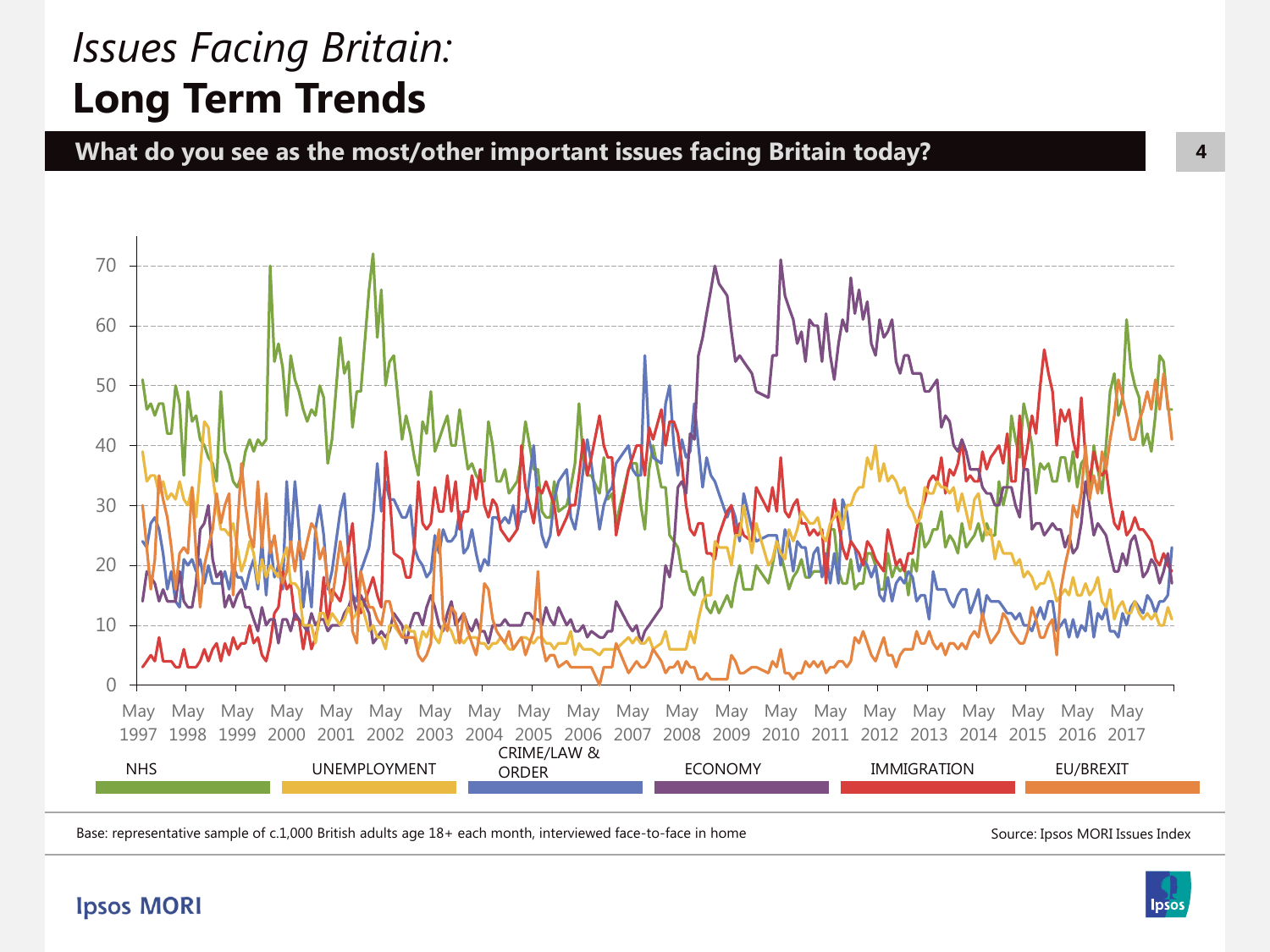### *Issues Facing Britain:*  **Ten Year Trends**





Base: representative sample of c.1,000 British adults age 18+ each month, interviewed face-to-face in home

Source: Ipsos MORI Issues Index

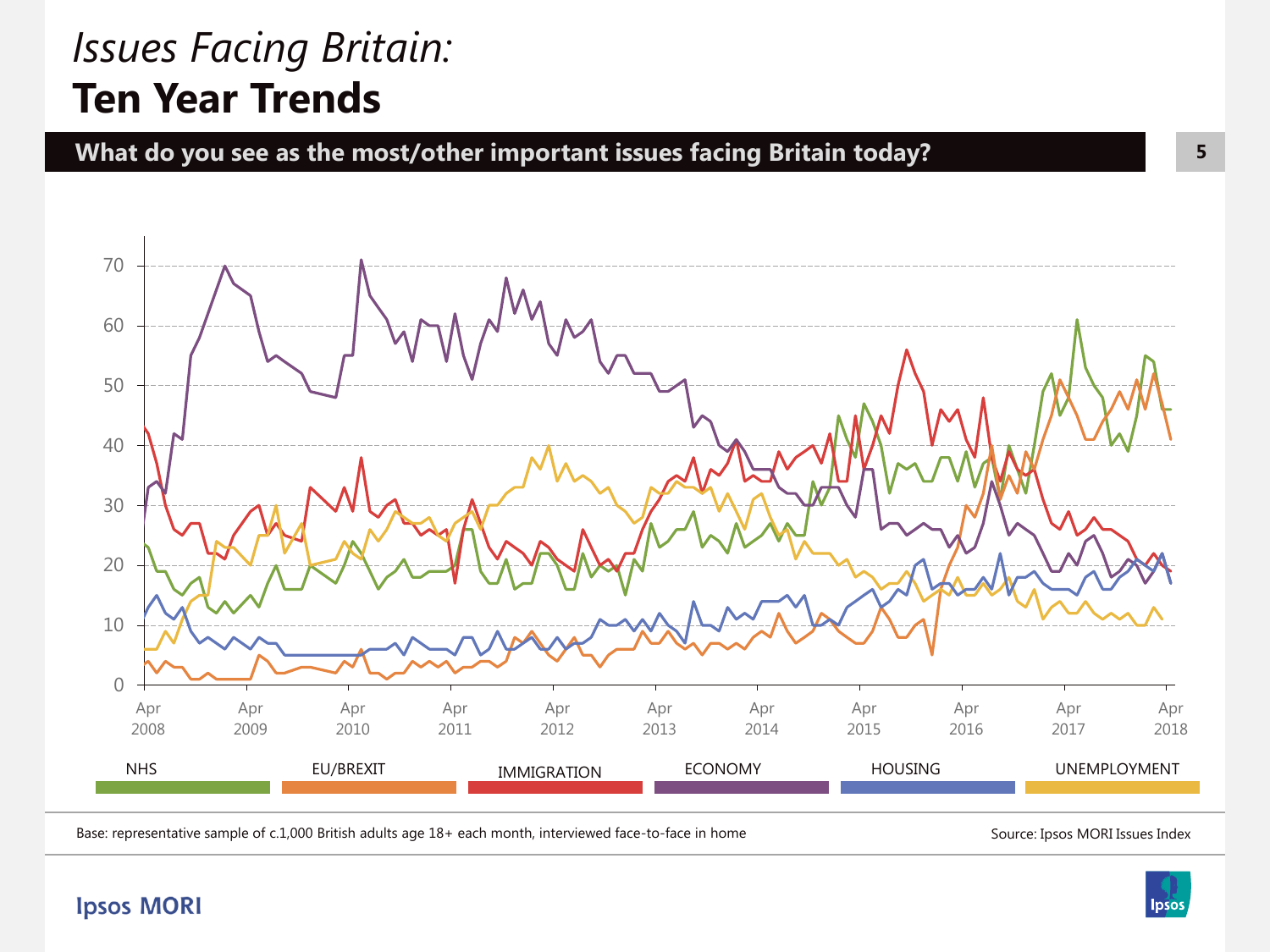### *Issues Facing Britain:* **Single Biggest Issue 2010 - 2018**

**What do you see as the most important issue facing Britain today?**



Base: representative sample of c.1,000 British adults age 18+ each month, interviewed face-to-face in home

Source: Ipsos MORI Issues Index

Ipsos

**6**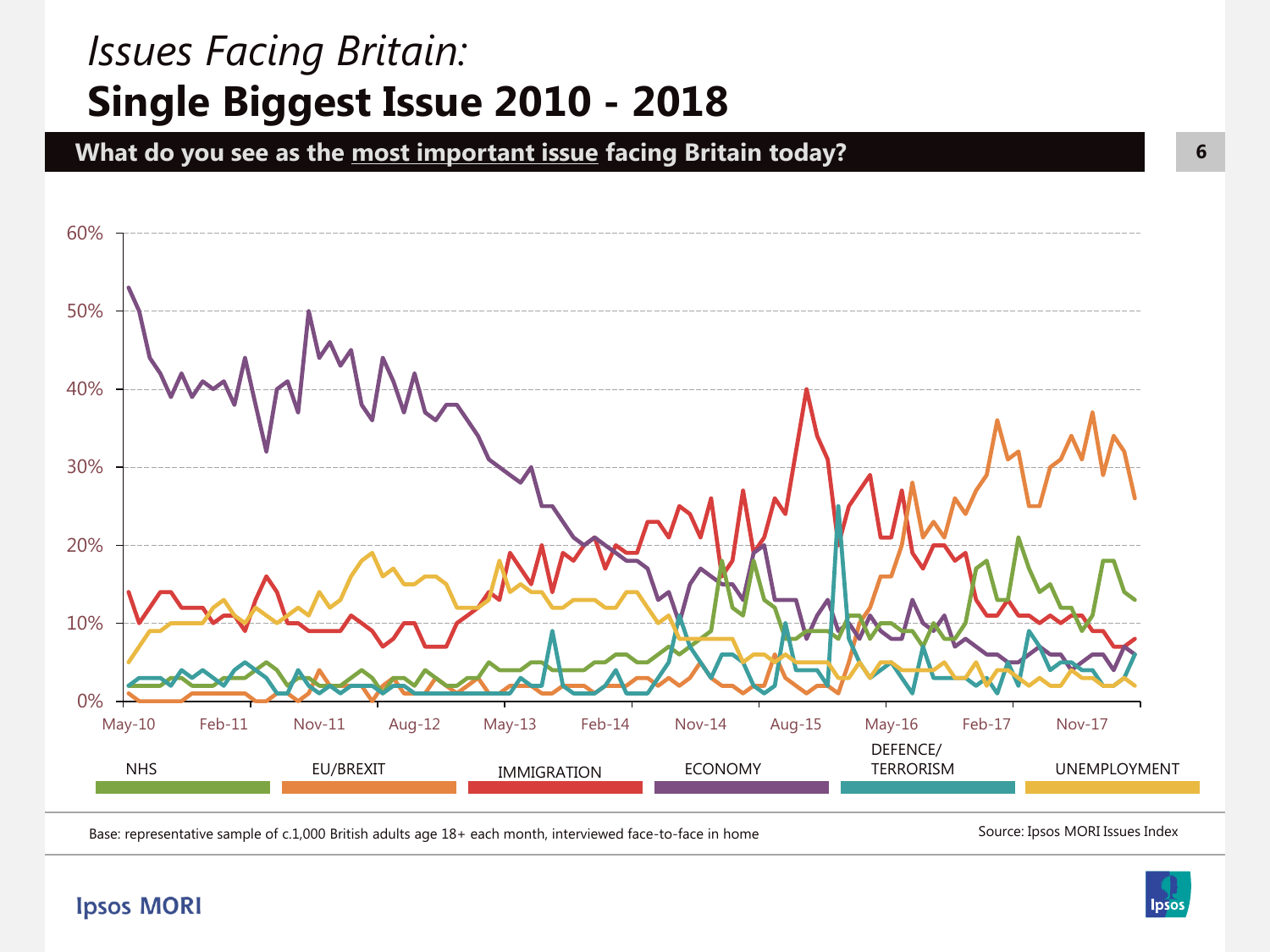### *Issues Facing Britain:*  **NHS / Hospitals / Healthcare**





Base: representative sample of c.1,000 British adults age 18+ each month, interviewed face-to-face in home Source: Ipsos MORI Issues Index



**7**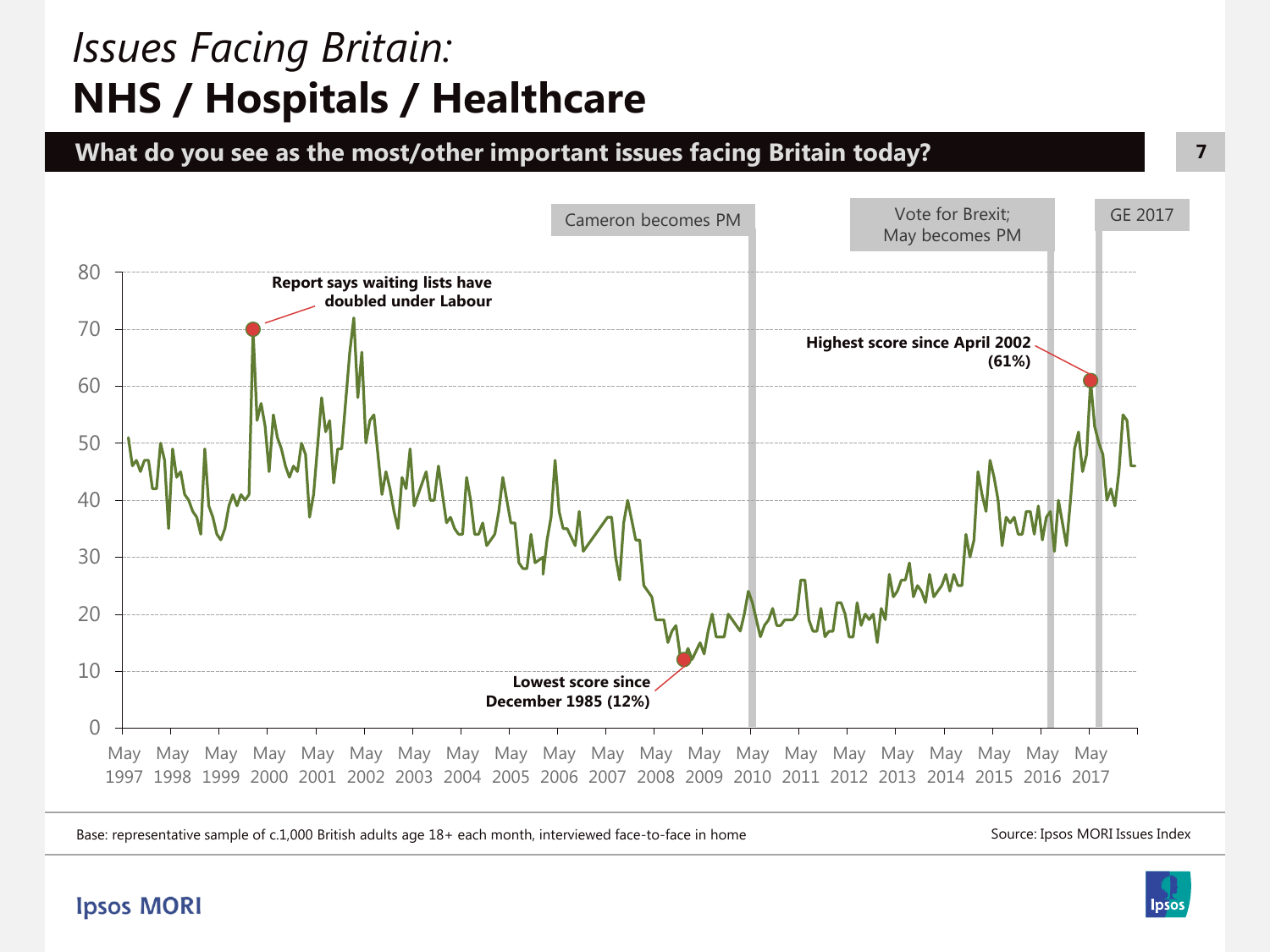### *Issues Facing Britain:*  **Common Market / Europe / EU / Brexit**

**What do you see as the most/other important issues facing Britain today?**



Base: representative sample of c.1,000 British adults age 18+ each month, interviewed face-to-face in home

Source: Ipsos MORI Issues Index

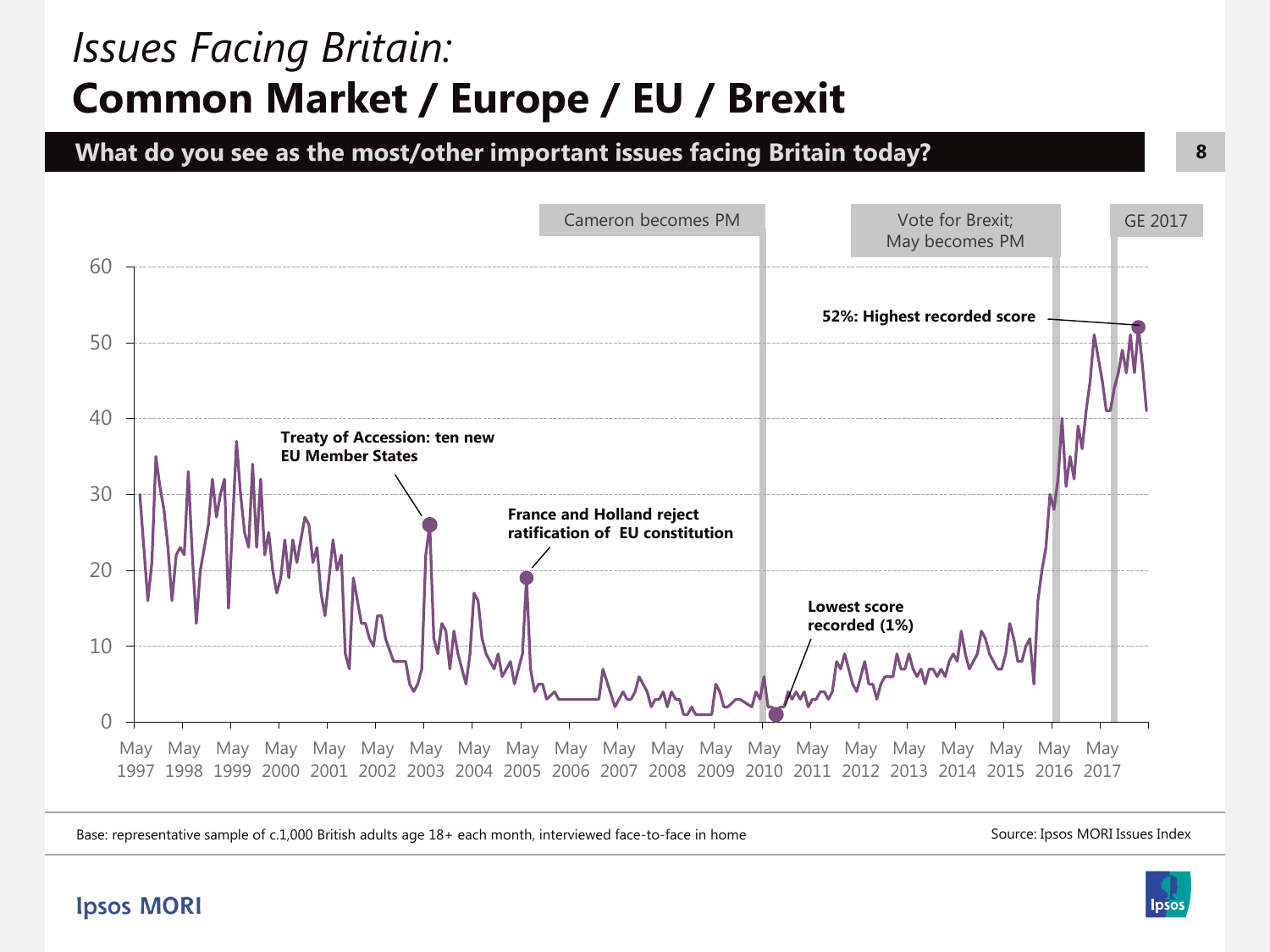### *Issues Facing Britain:*  **Immigration / Immigrants**

**What do you see as the most/other important issues facing Britain today?**



Base: representative sample of c.1,000 British adults age 18+ each month, interviewed face-to-face in home *NB Until Sept 2014 the code was race relations/immigration/immigrants* 

Source: Ipsos MORI Issues Index

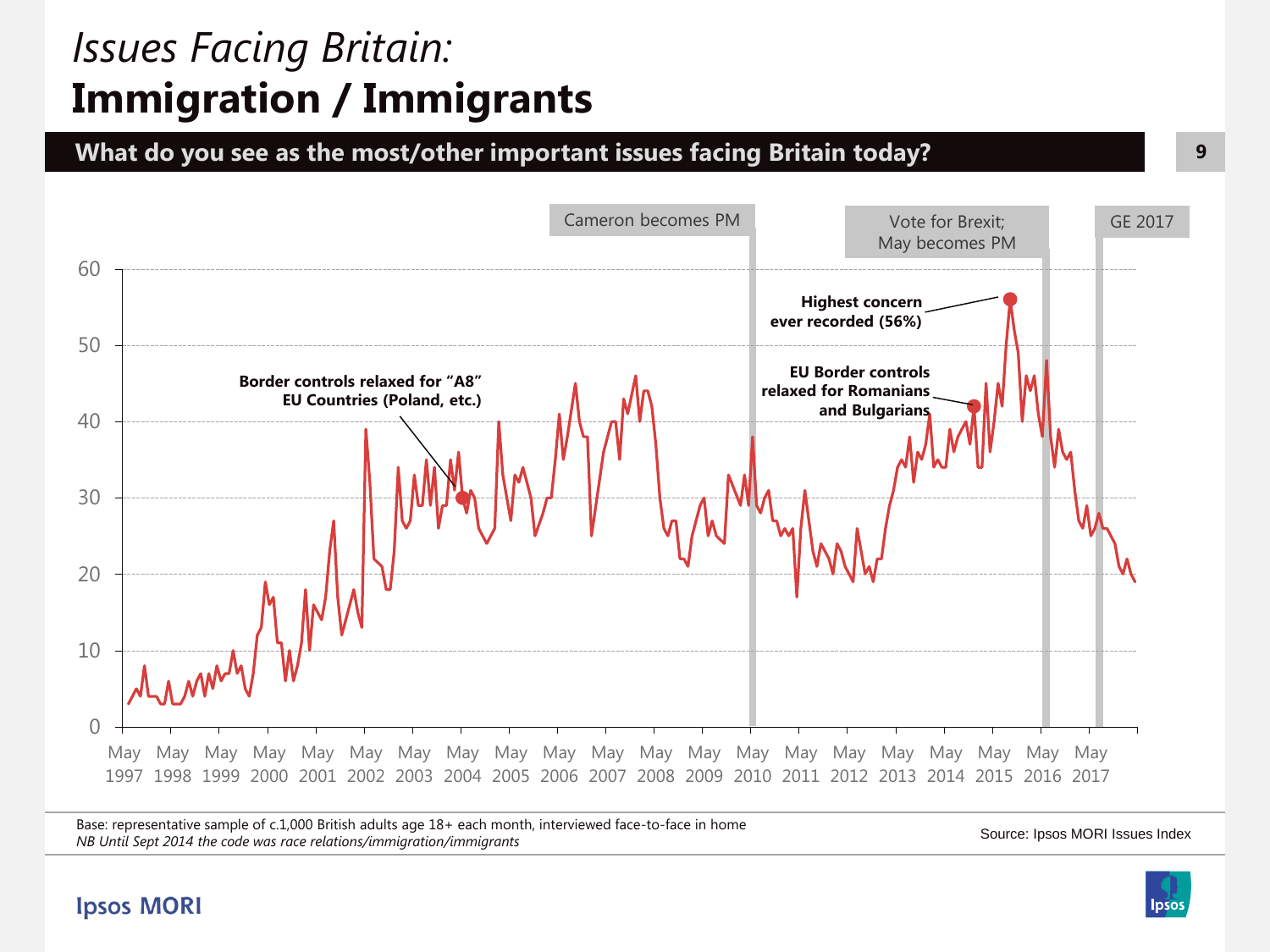### *Issues Facing Britain:*  **Economy / Economic situation**

**What do you see as the most/other important issues facing Britain today?**



Base: representative sample of c.1,000 British adults age 18+ each month, interviewed face-to-face in home

Source: Ipsos MORI Issues Index

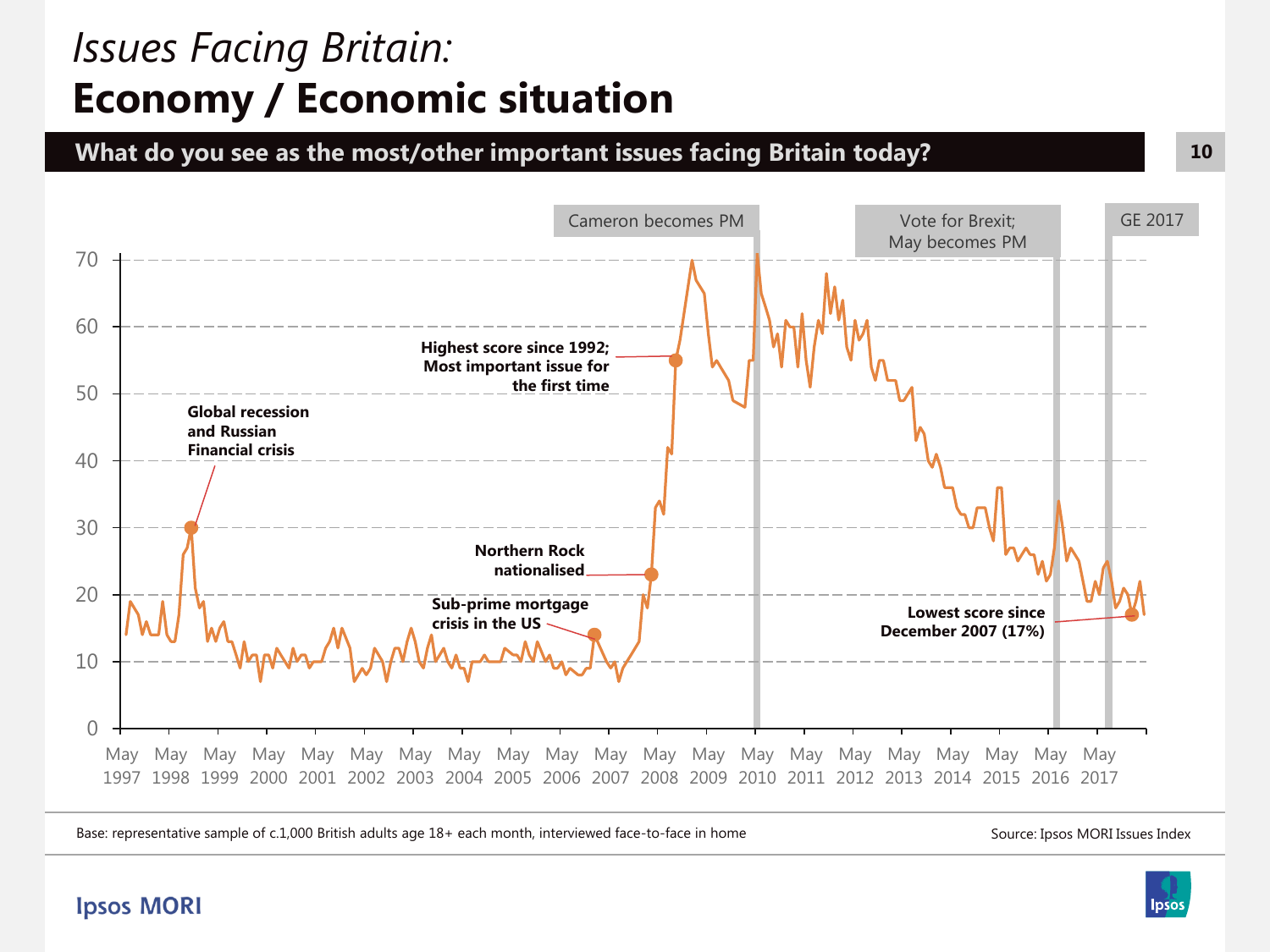### *Issues Facing Britain:*  **Unemployment / Factory closure / Lack of industry**

**What do you see as the most/other important issues facing Britain today?**



Base: representative sample of c.1,000 British adults age 18+ each month, interviewed face-to-face in home Source: Ipsos MORI Issues Index



**11**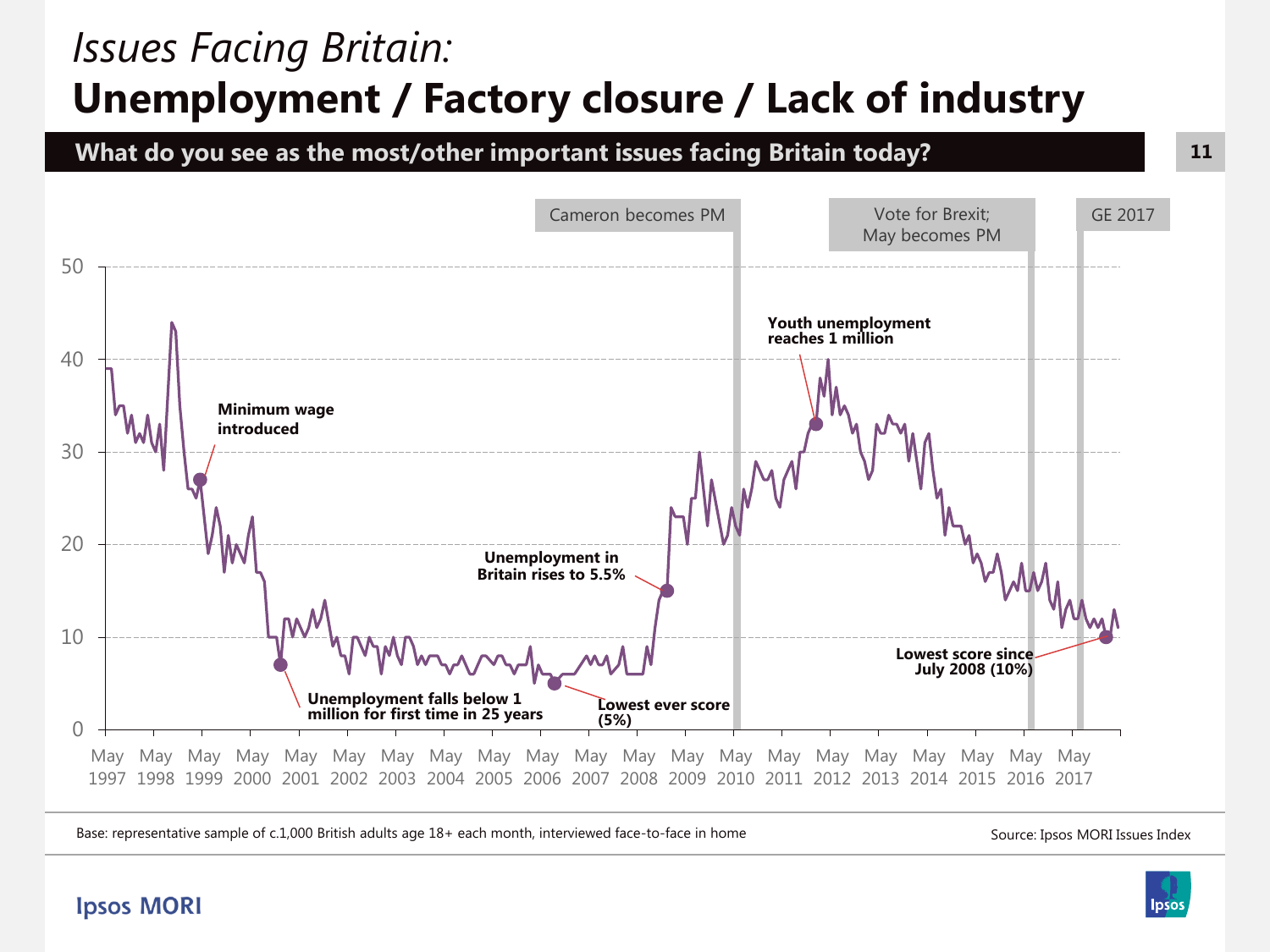### *Issues Facing Britain:*  **Education / Schools**

#### **What do you see as the most/other important issues facing Britain today?**



Base: representative sample of c.1,000 British adults age 18+ each month, interviewed face-to-face in home

Source: Ipsos MORI Issues Index

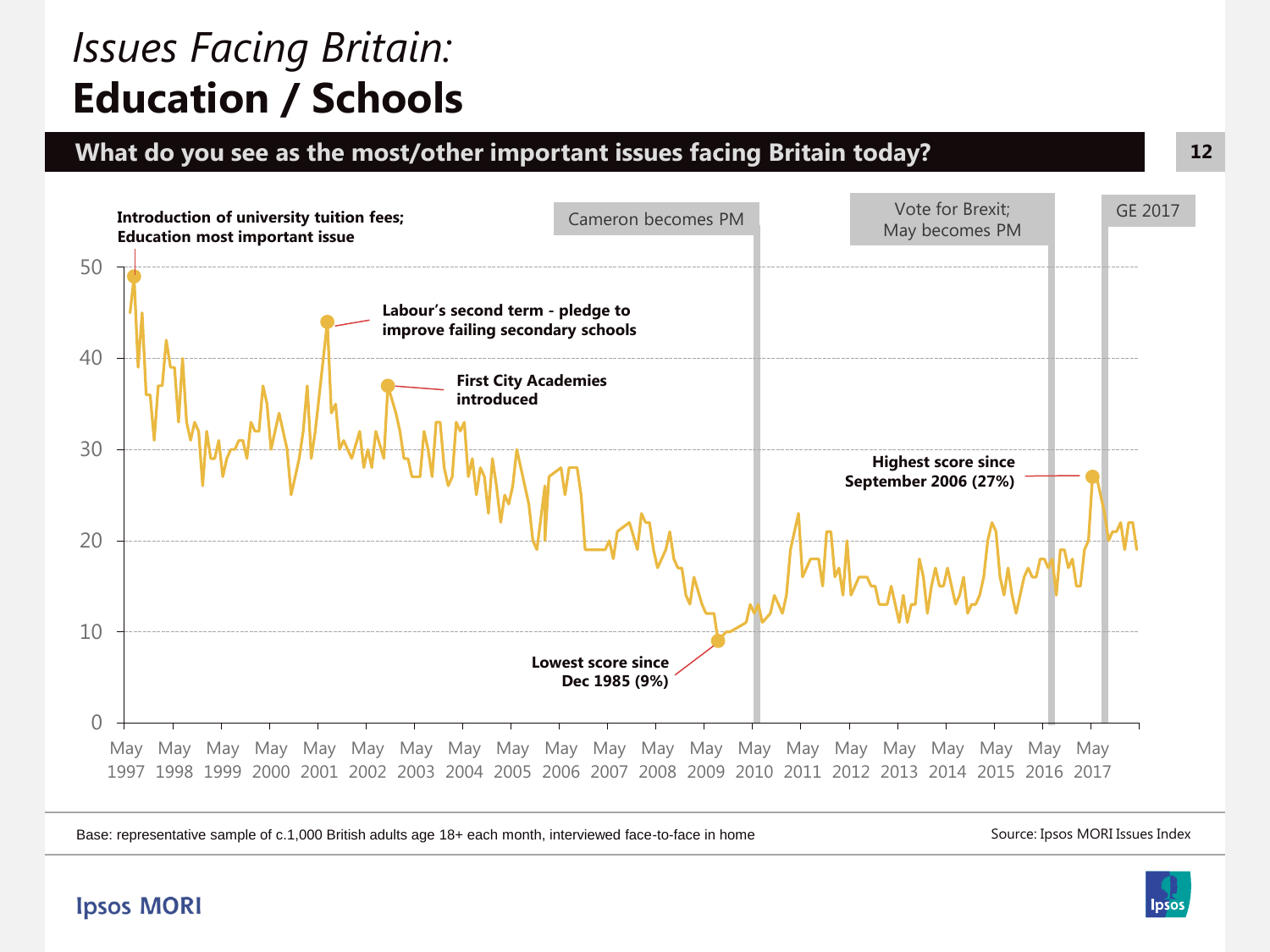### *Issues Facing Britain:*  **Crime / Law & Order / Violence / Vandalism / ASB**

**What do you see as the most/other important issues facing Britain today?**



Base: representative sample of c.1,000 British adults age 18+ each month, interviewed face-to-face in home

**Ipsos MORI** 

Source: Ipsos MORI Issues Index

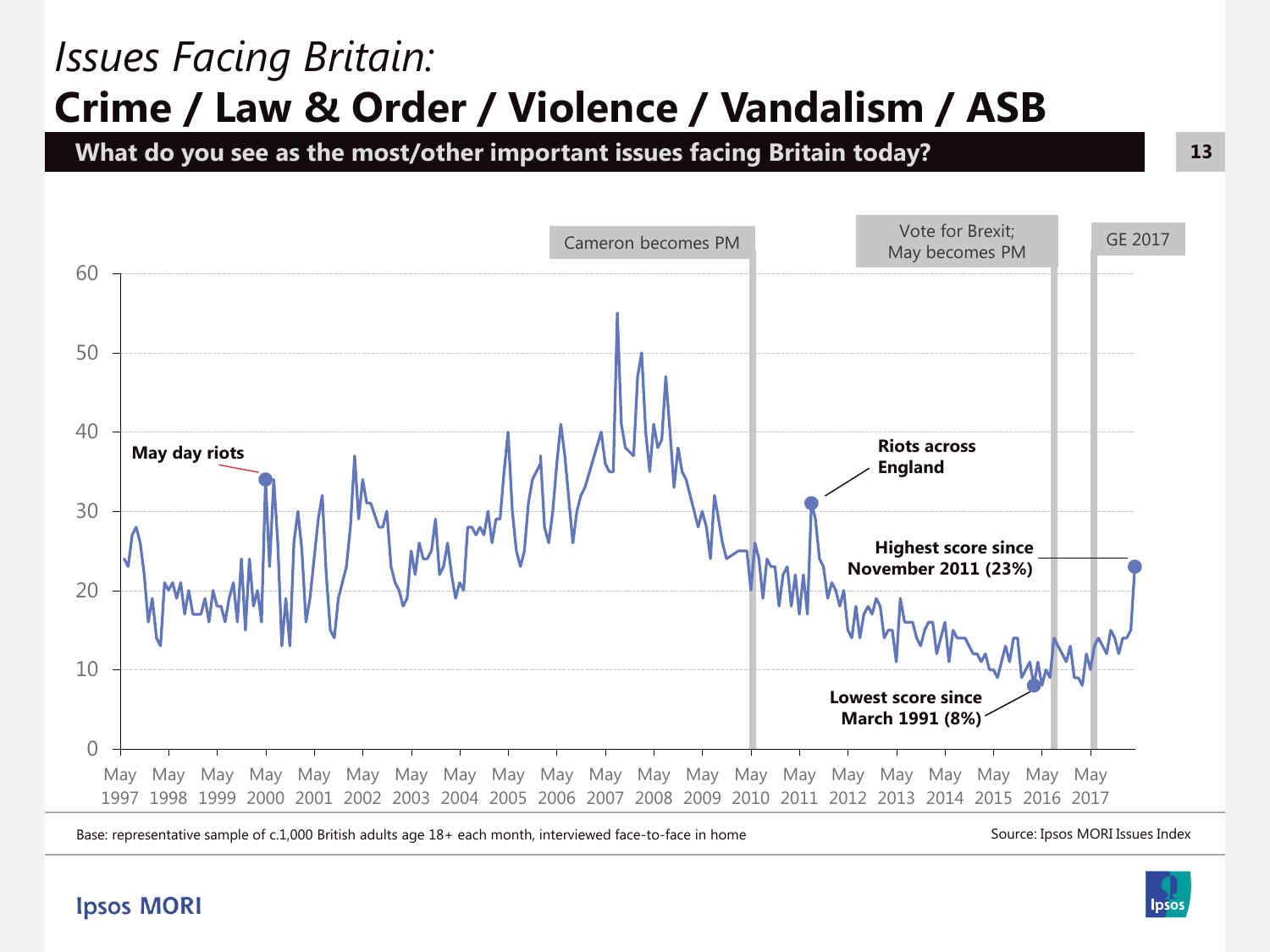### *Issues Facing Britain:*  **Defence / Foreign Affairs / International terrorism**

**What do you see as the most/other important issues facing Britain today?**



Base: representative sample of c.1,000 British adults age 18+ each month, interviewed face-to-face in home

Source: Ipsos MORI Issues Index

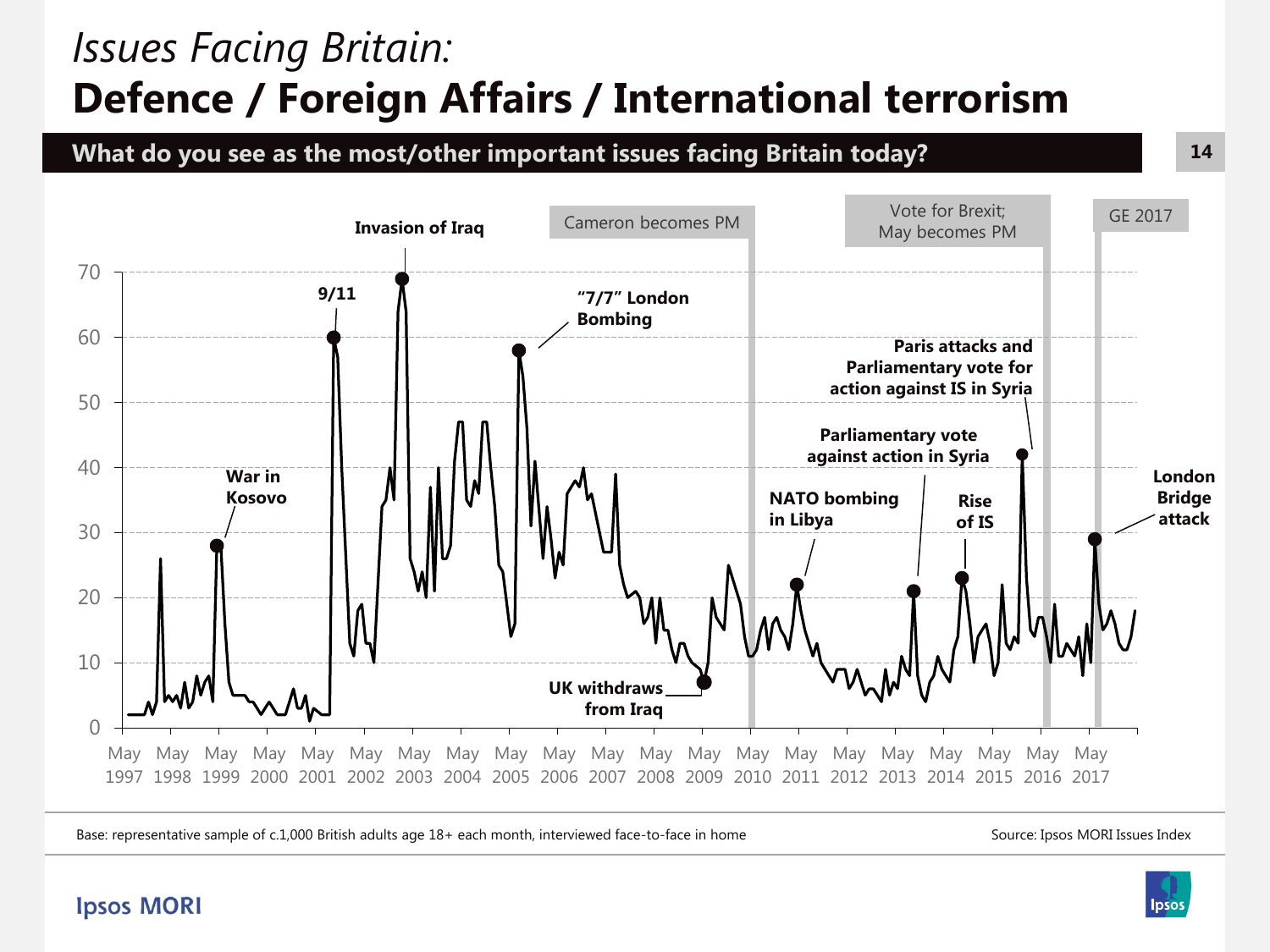### *Issues Facing Britain:*  **Poverty/inequality**





Base: representative sample of c.1,000 British adults age 18+ each month, interviewed face-to-face in home

Source: Ipsos MORI Issues Index

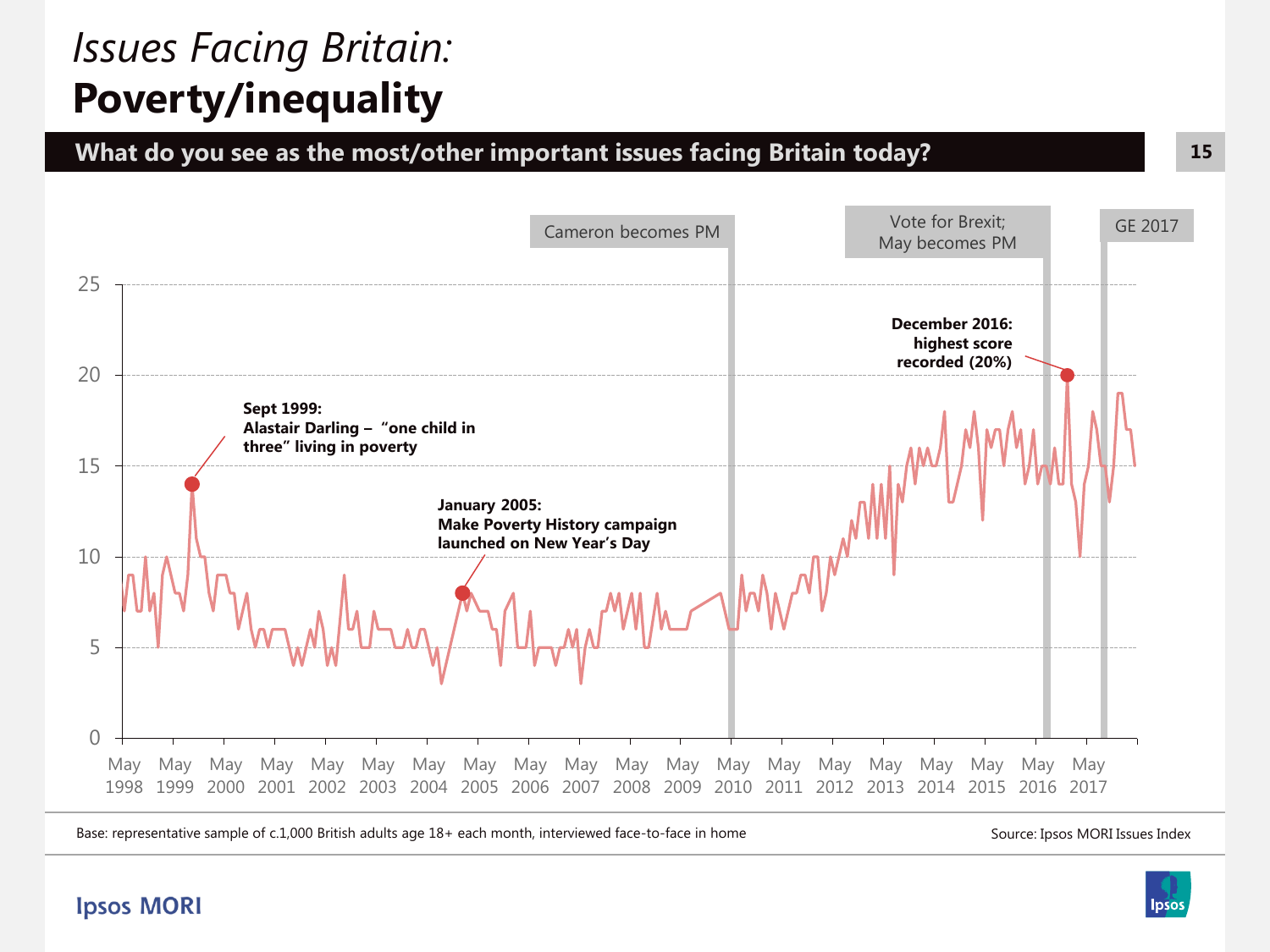### *Issues Facing Britain:*  **Inflation/Prices**



Base: representative sample of c.1,000 British adults age 18+ each month, interviewed face-to-face in home

Source: Ipsos MORI Issues Index



#### **Ipsos MORI**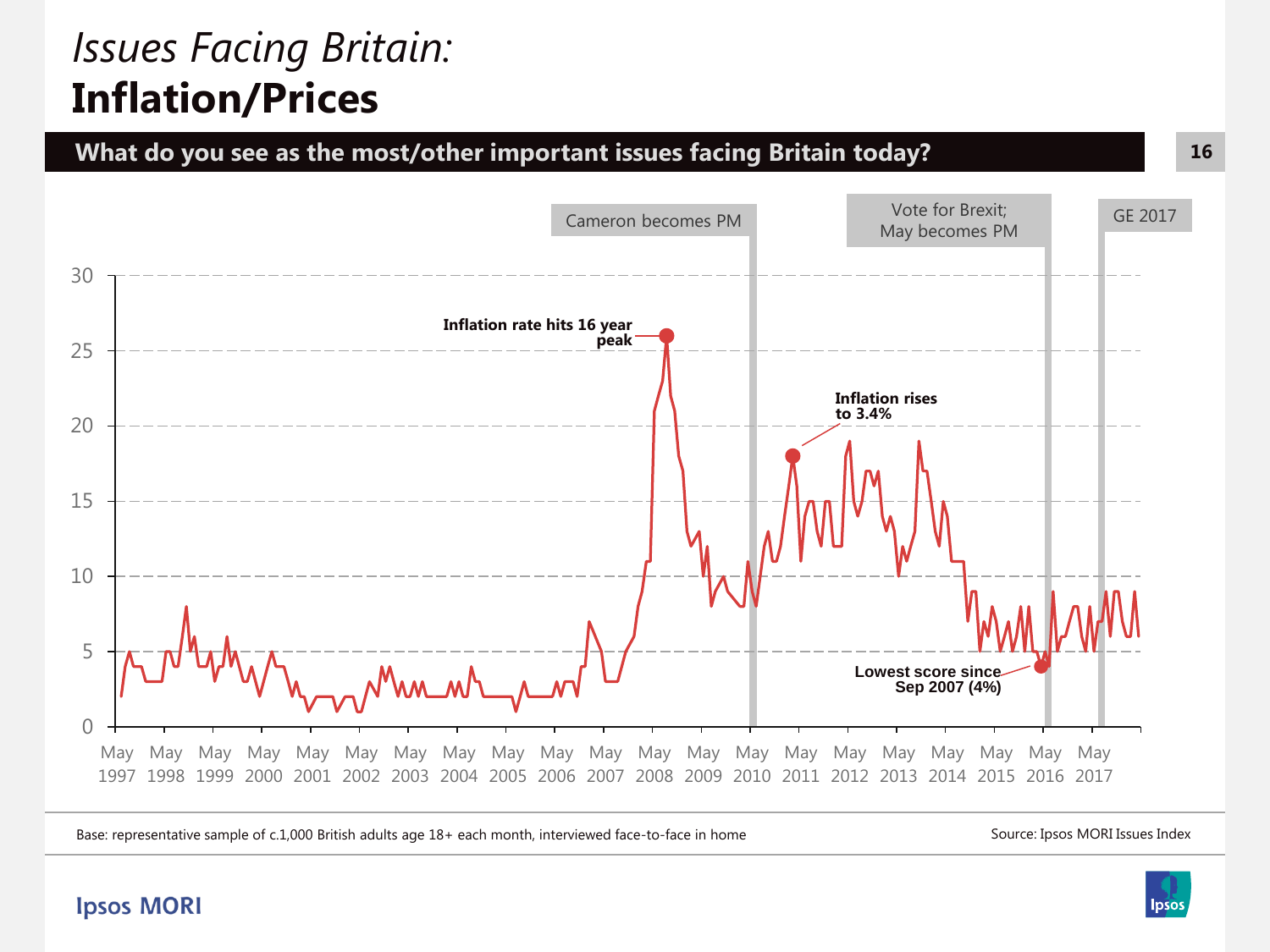### *Issues Facing Britain:*  **Housing**





Base: representative sample of c.1,000 British adults age 18+ each month, interviewed face-to-face in home

Source: Ipsos MORI Issues Index

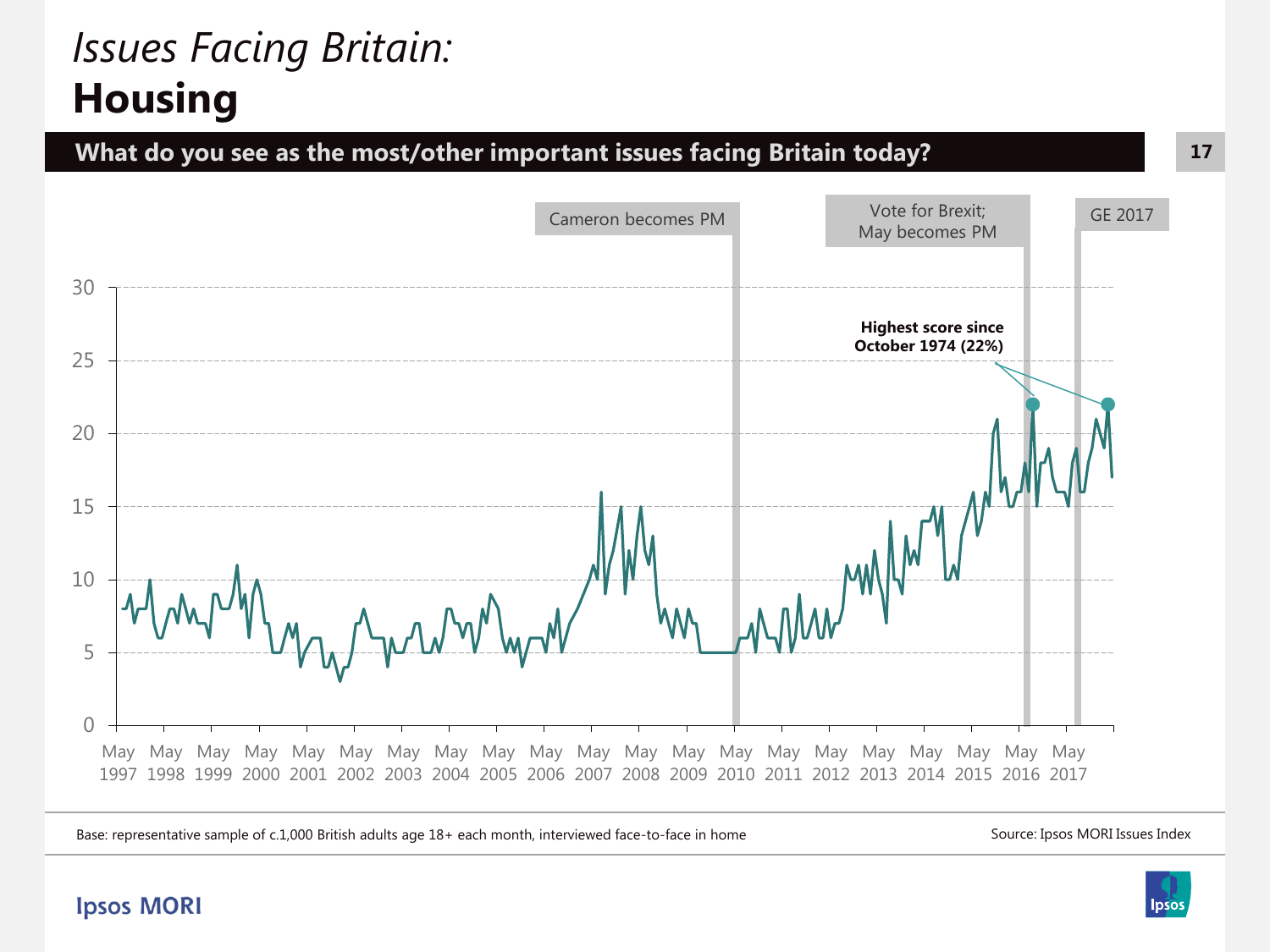### *Issues Facing Britain:*  **Pensions/Social Security/Benefits**

#### **What do you see as the most/other important issues facing Britain today?**



Base: representative sample of c.1,000 British adults age 18+ each month, interviewed face-to-face in home

Source: Ipsos MORI Issues Index

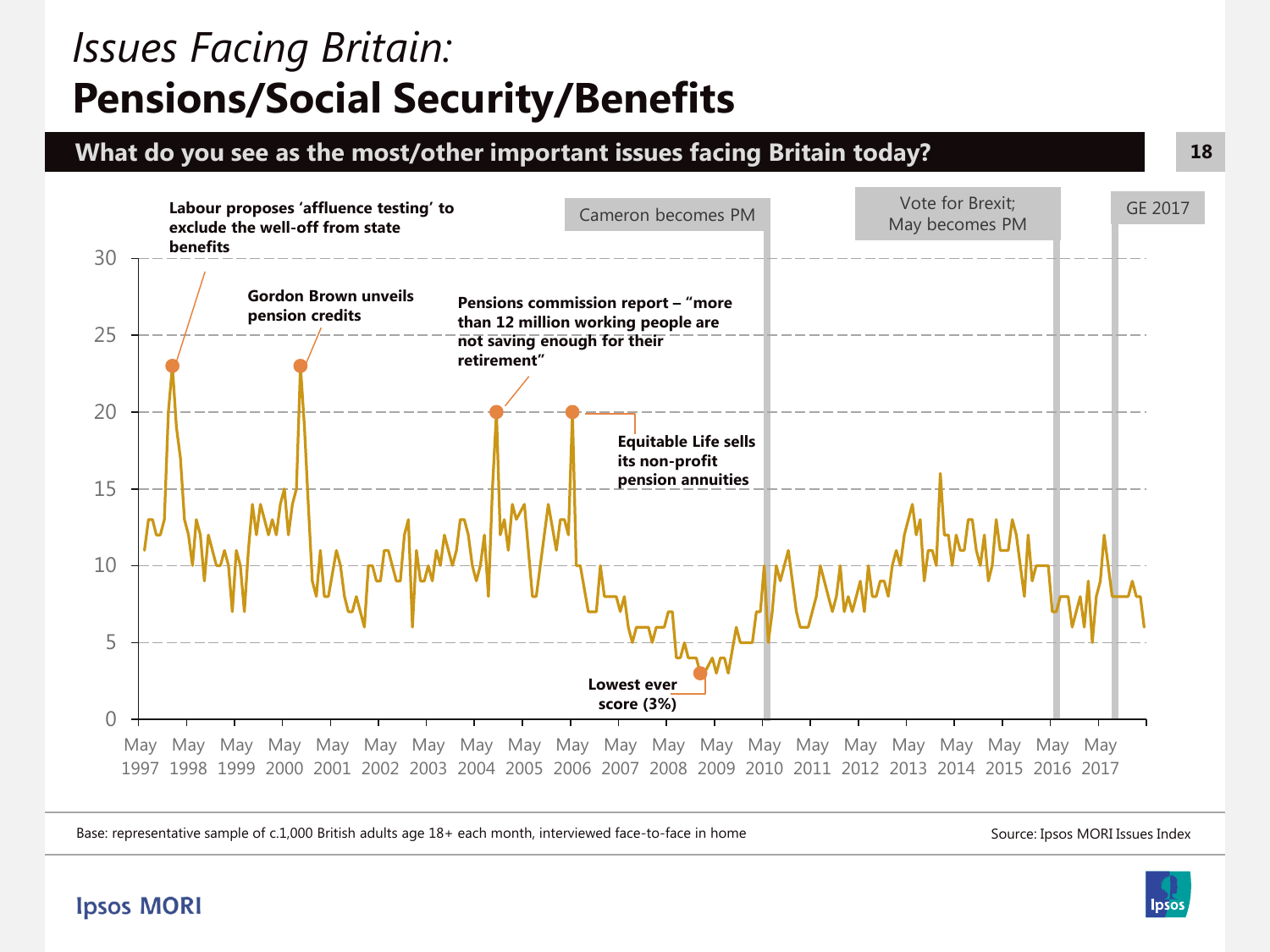### *Issues Facing Britain:*  **Pollution / Environment**



Base: representative sample of c.1,000 British adults age 18+ each month, interviewed face-to-face in home

Source: Ipsos MORI Issues Index

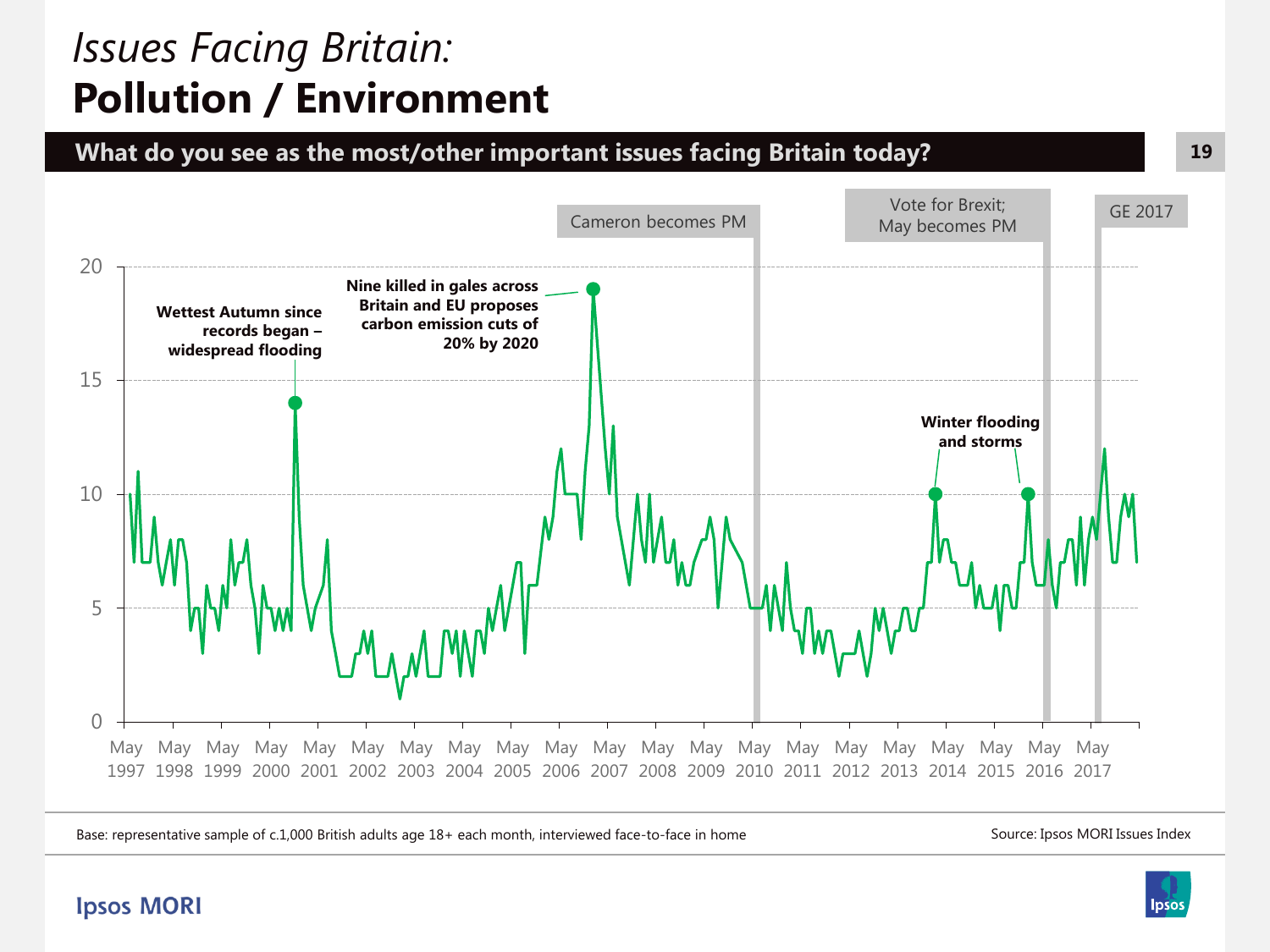### *Issues Facing Britain:*  **Low pay/minimum wage/fair wages**



Base: representative sample of c.1,000 British adults age 18+ each month, interviewed face-to-face in home

Source: Ipsos MORI Issues Index



#### **Ipsos MORI**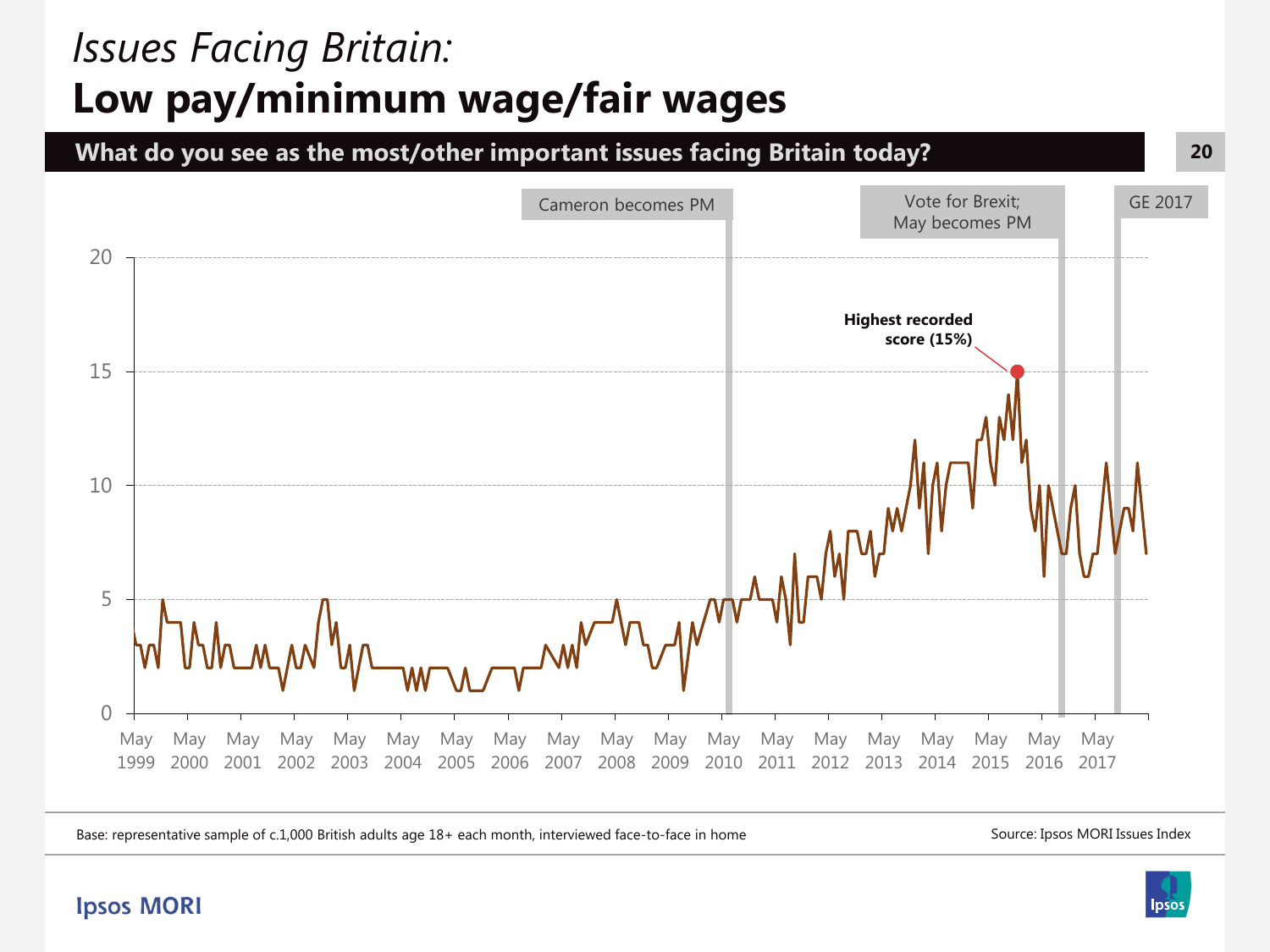### *Issues Facing Britain:* **Party support**



Base: 1,001 British adults 18+, 6 – 24 April 2018

Source: Ipsos MORI Issues Index

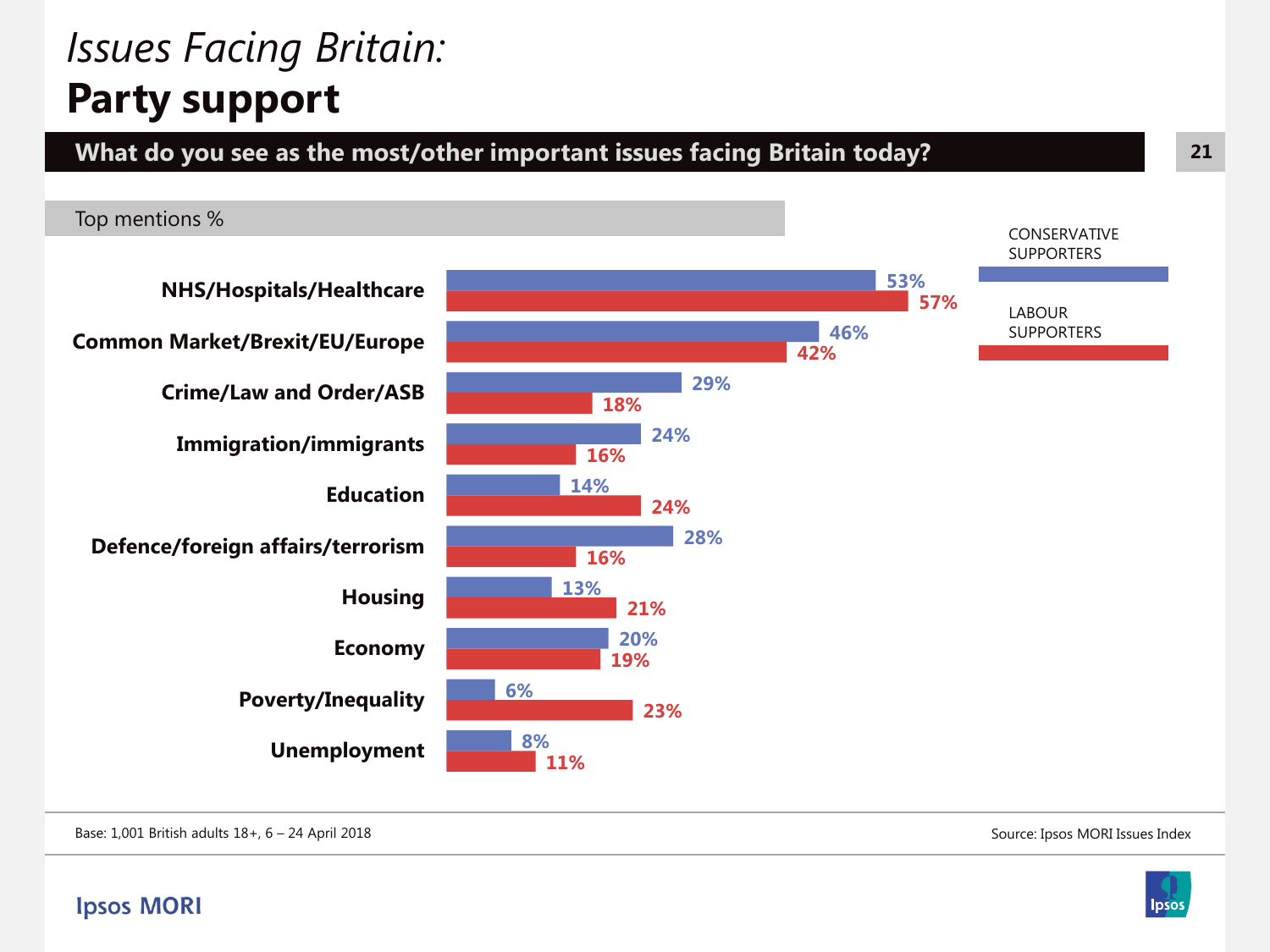### *Issues Facing Britain:* **Men and women**

Top mentions %

**What do you see as the most/other important issues facing Britain today?**

#### **43% 46% 22% 19% 15% 19% 15% 21% 12% 9% 49% 36% 24% 19% 23% 18% 18% 13% 17% 13% NHS/Hospitals/Healthcare Common Market/Brexit/EU/Europe Crime/Law and Order/ASB Immigration/immigrants Education Defence/foreign affairs/terrorism Housing Economy Poverty/Inequality Unemployment** MEN **WOMEN**

Base: 1,001 British adults 18+, 6 – 24 April 2018

Source: Ipsos MORI Issues Index

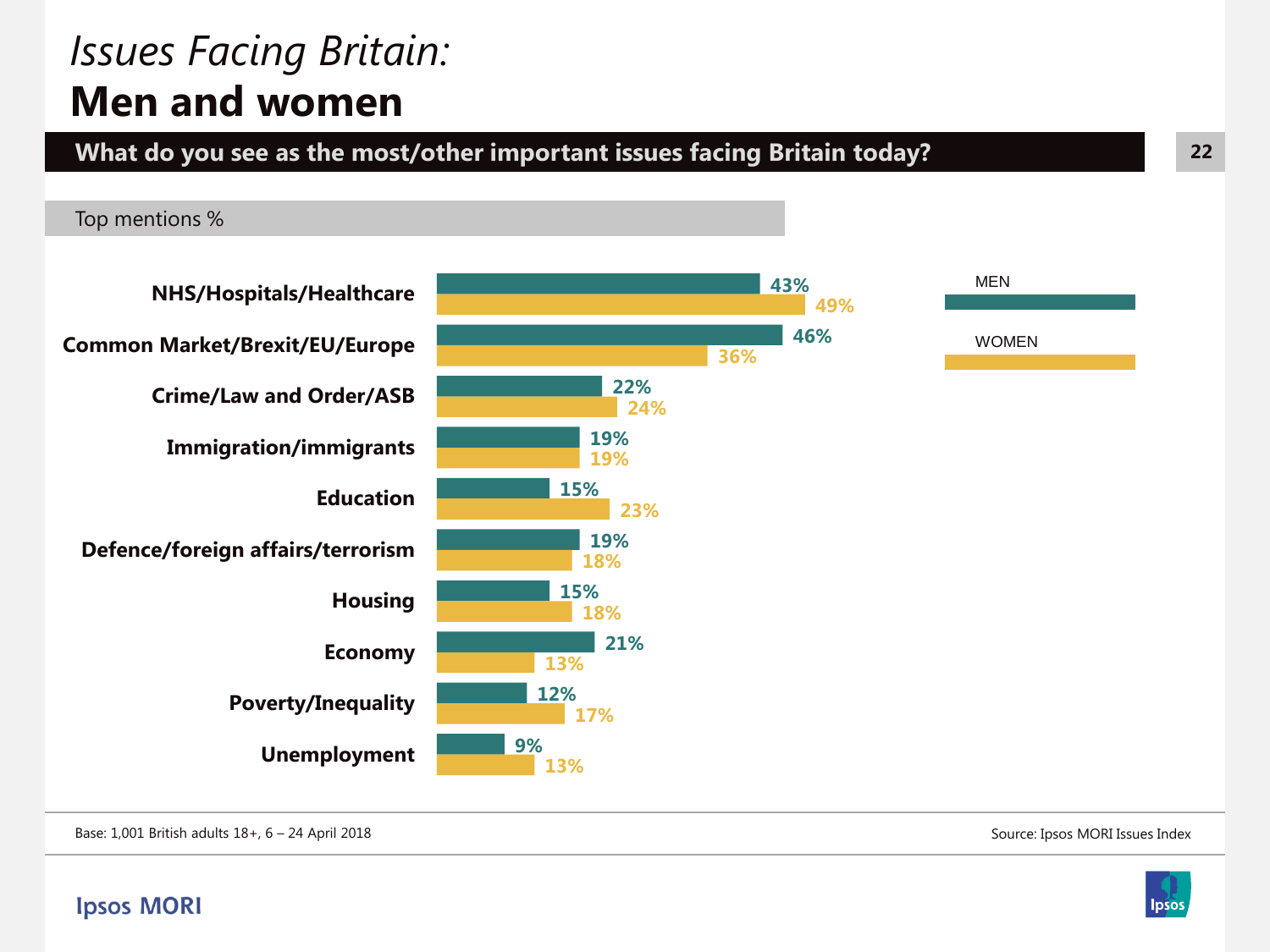### *Issues Facing Britain:* **Social grade**

#### **What do you see as the most/other important issues facing Britain today?**

Top mentions %



Source: Ipsos MORI Issues Index

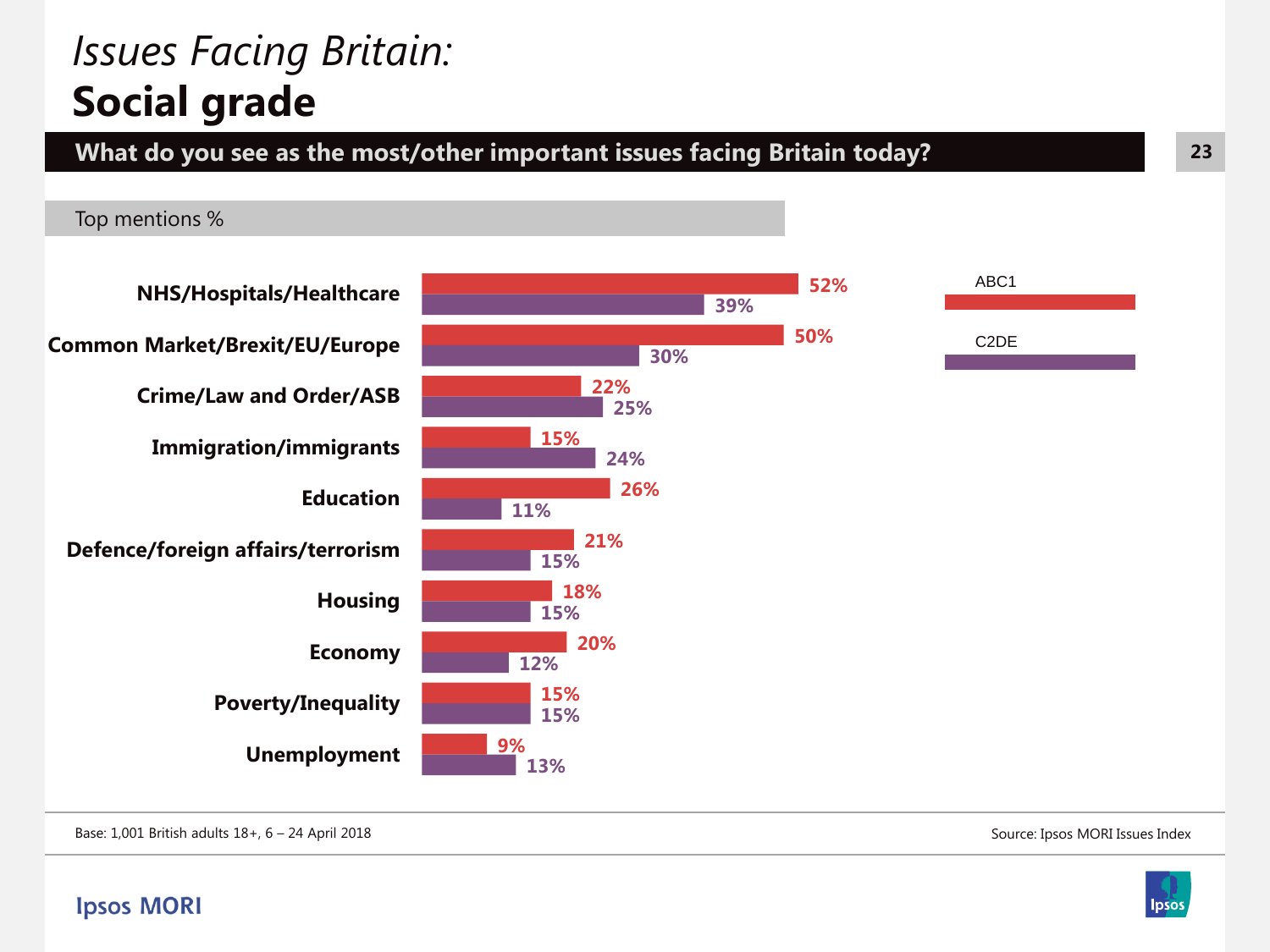### *Issues Facing Britain:* **Age group**

#### **What do you see as the most/other important issues facing Britain today?**

#### Top mentions %





49%

47%

46%

Base: 1,001 British adults 18+, 6 – 24 April 2018

**Ipsos MORI** 

Source: Ipsos MORI Issues Index

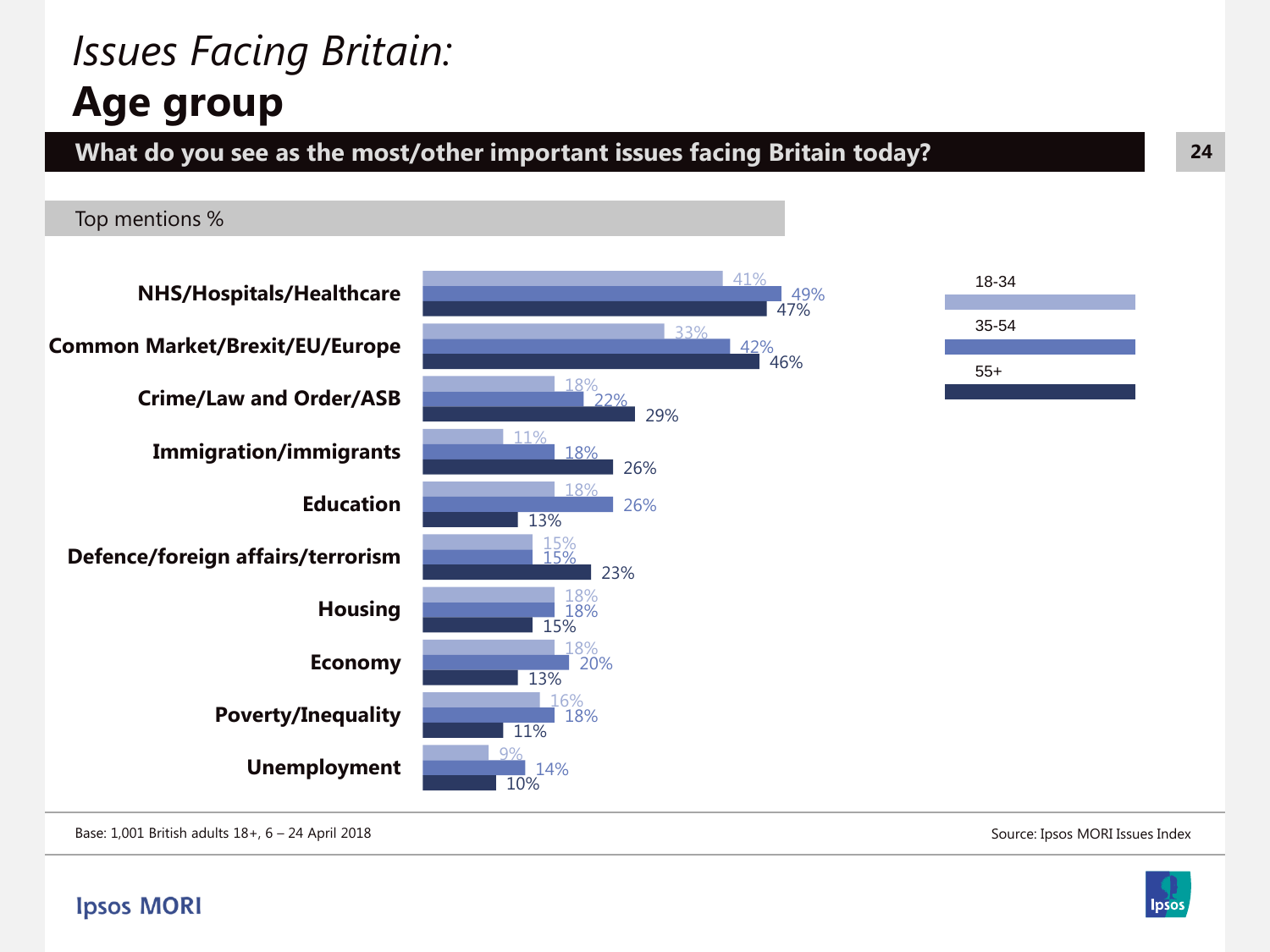### *Issues Facing Britain:* **Age and social grade**

**What do you see as the most/other important issues facing Britain today?**  *Top three issues by age and social grade*



Base: 1,001 British adults 18+, 6 – 24 April 2018

**Ipsos MORI** 

Source: Ipsos MORI Issues Index

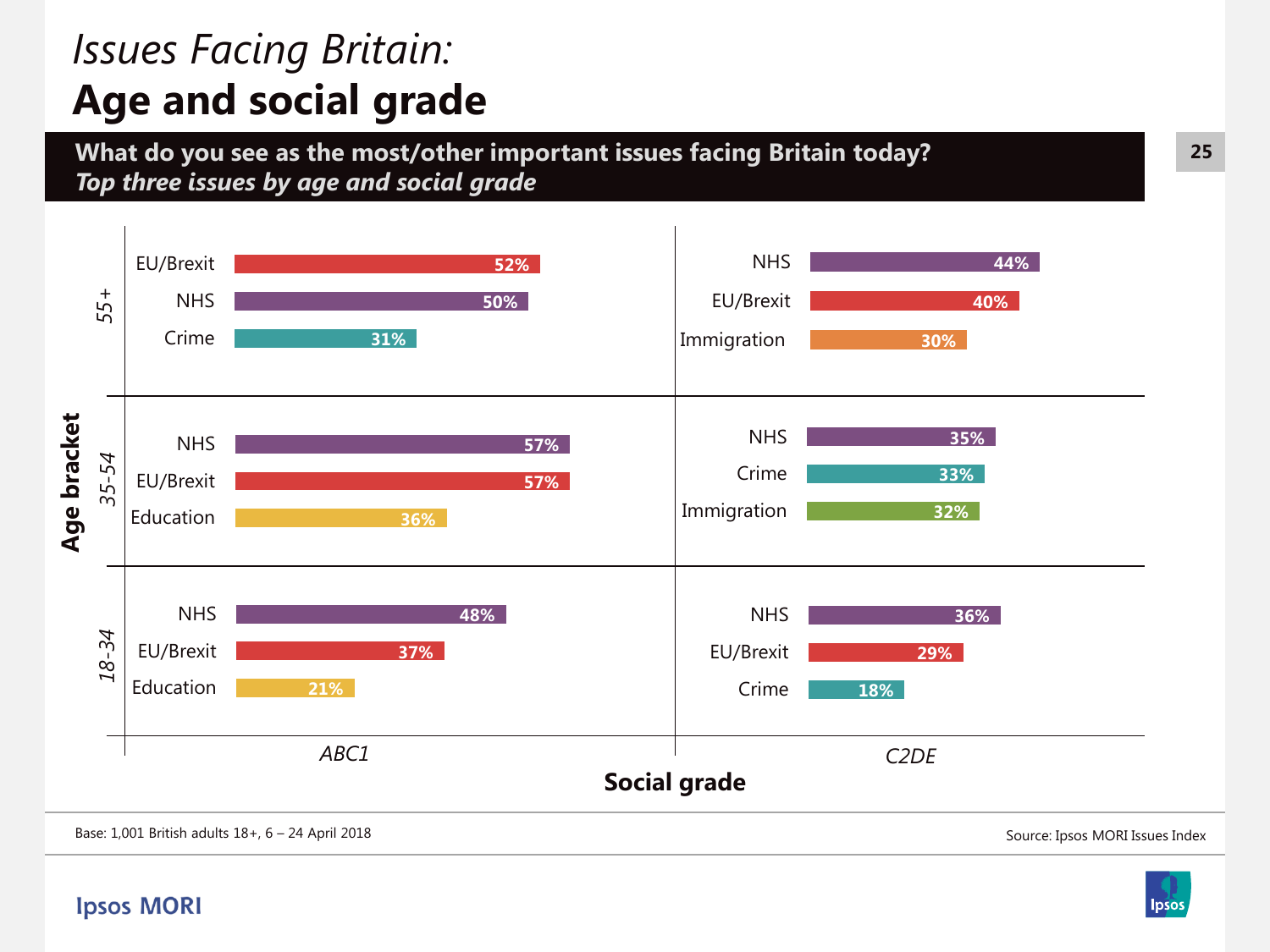### *Issues Facing Britain:* **Concern about the NHS by subgroup**

**What do you see as the most/other important issues facing Britain today?** *NHS*



Base: 1,001 British adults 18+, 6 – 24 April 2018

Ipsos MORI Issues Index

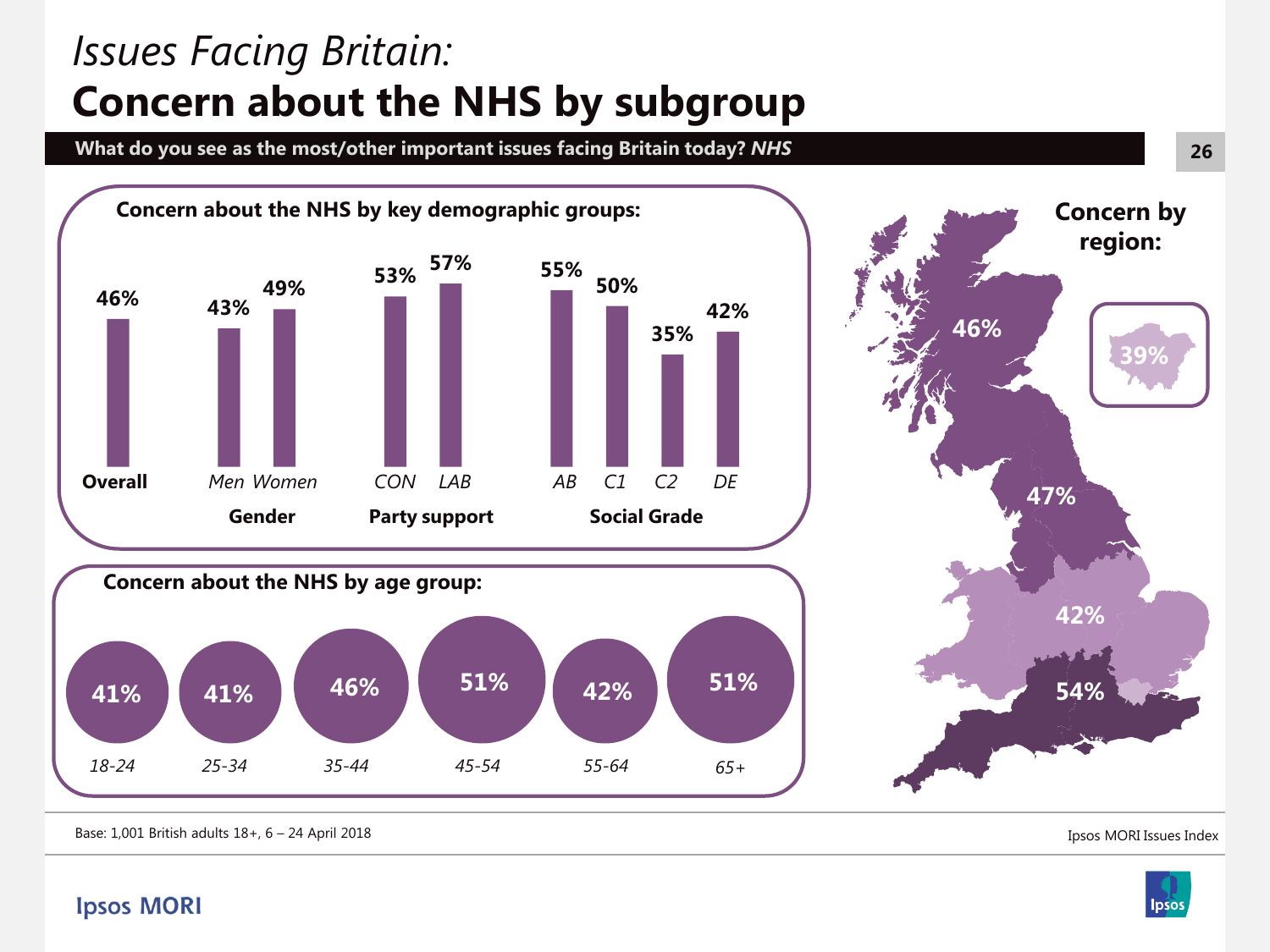### *Issues Facing Britain:* **Concern about Brexit/EU by subgroup**

**What do you see as the most/other important issues facing Britain today?** *EU/Europe/Brexit*



Base: 1,001 British adults 18+, 6 – 24 April 2018

Ipsos MORI Issues Index



**Ipsos MORI**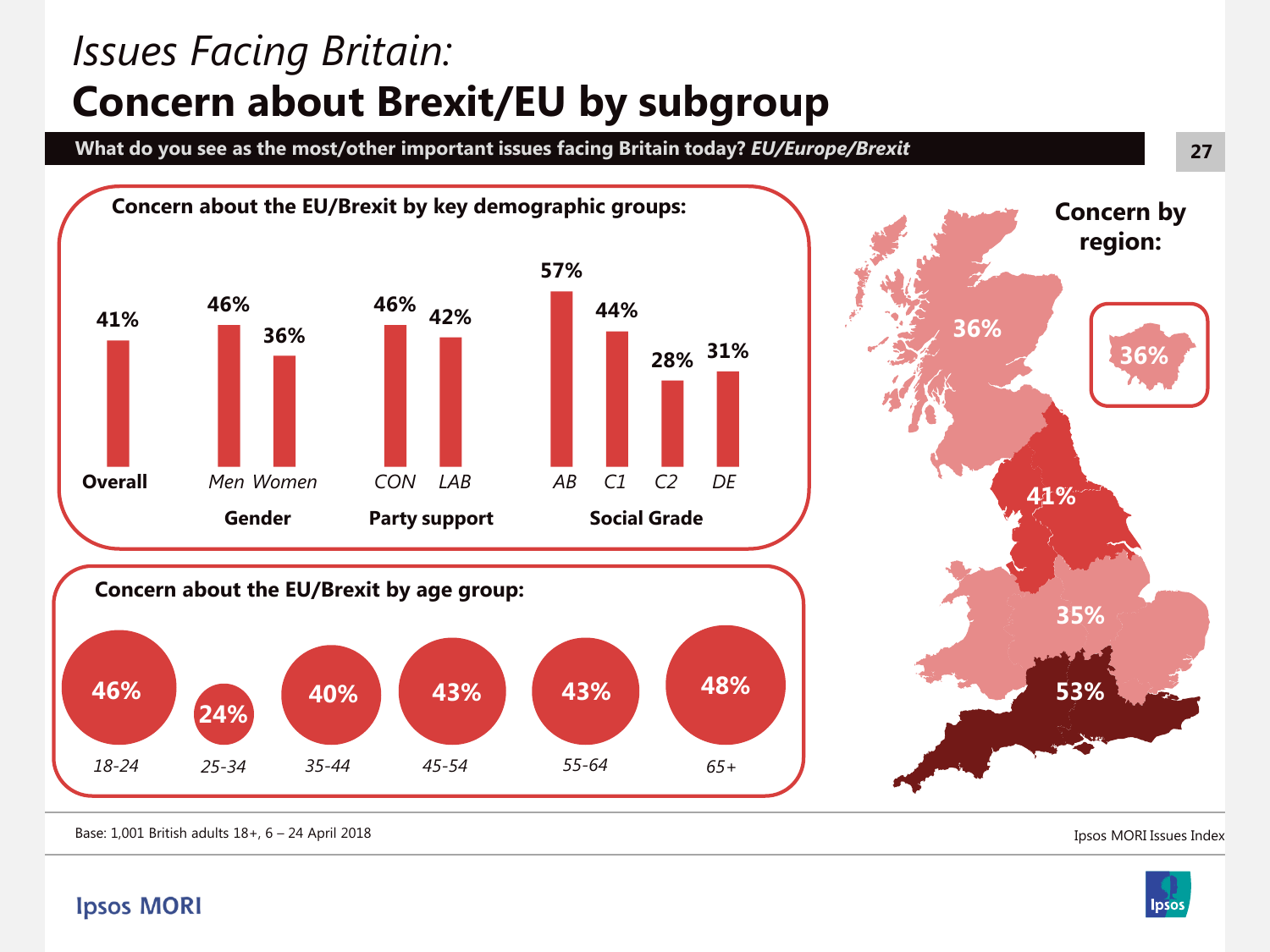### *Issues Facing Britain:* **Concern about crime by subgroup**

**What do you see as the most/other important issues facing Britain today?** *Crime/Law and Order/ASB*



Base: 1,001 British adults 18+, 6 – 24 April 2018

Ipsos MORI Issues Index



**28**